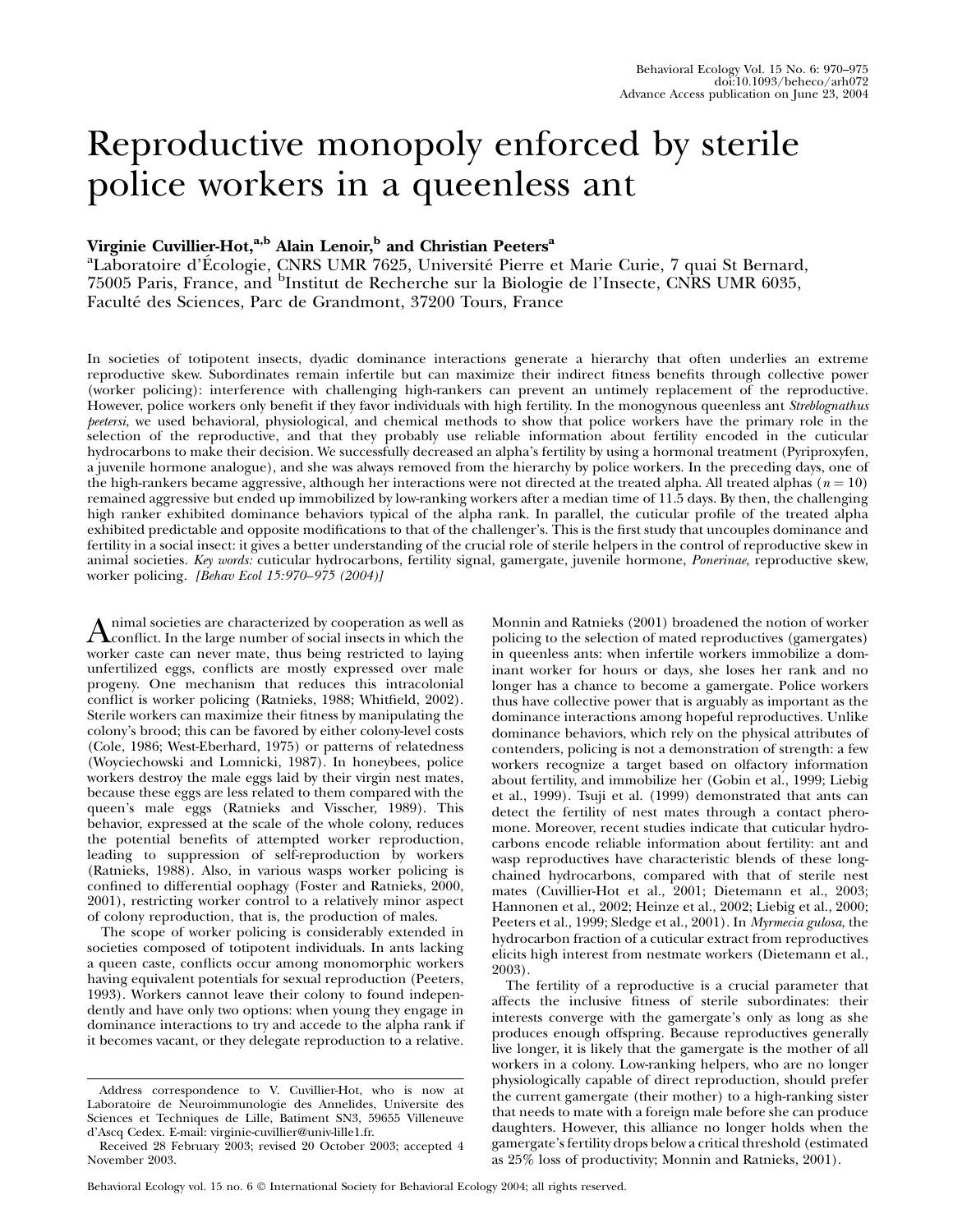Until now, reproductive division of labor in species without morphological castes was mostly thought to be controlled by the alpha female, who has supposedly the physical power to enforce her rank and egg-laying monopoly. In the queenless ant Streblognathus peetersi (Robertson, 2002), we investigated the importance of worker policing relative to dominance behavior. In this species, the alpha is the only worker that produces eggs and mates (Cuvillier-Hot et al., 2004). We experimentally reduced the fertility of the alpha without negative effects on her dominant behavior. We compared the subsequent reactions of low-ranking and high-ranking workers. In parallel, we monitored modifications in the cuticular hydrocarbons of the treated alphas to determine if reduced fertility was reflected in a change of the cuticular profile. Such information about the altered physiological condition of a reproductive could be used by workers to maximize their own fitness, thus supporting Keller and Nonacs's (1993) requirements for an honest signal of fertility.

# METHODS

#### Ant collection and rearing

Nine complete colonies of S. peetersi (73  $\pm$  35 workers; range  $= 32-146$ ) were collected in Magoebaskloof (Limpopo Province, South Africa) in February and April 2001. To increase the number of experimental groups, the larger colonies were divided in equal parts, taking care of distributing all age classes evenly (16 groups of 19–57 ants; median  $= 30$ ). Ants were reared in plaster nests at  $25^{\circ}$ C, with a 12-h light/12-h dark cycle. All individuals were marked with number tags, and aggressive interactions were recorded to determine social ranks in each group.

# Pyriproxyfen treatment

Juvenile hormone (JH) modulates vitellogenin synthesis by the fat bodies in adult insects, with either a stimulatory or inhibitory effect according to species (Hartfelder, 2000). It is thus an appropriate tool to manipulate fertility. We used pyriproxyfen (PPN, Sumitomo), which mimics the effects of JH but is metabolically more stable, thus eliminating the need for repeated applications. In Apis mellifera workers, a single application of  $1.25-10 \mu$ g inhibits in vivo and in vitro synthesis of vitellogenin (Pinto et al., 2001). Because a S. peetersi worker has approximately the same body volume as does an Apis worker, one dose (1 µg,  $n = 3$  alphas, or 5 µg,  $n = 7$  alphas) of PPN diluted in 0,5 µl acetone was applied on the thorax. The alpha was then left alone for 10–15 min before being returned to her nest. Control alphas ( $n = 5$ ) were manipulated in the same way, but received acetone only.

#### Behavioral observations

In the queenless ant S. peetersi, dyadic aggressions lead to a hierarchy, and only alpha mates (with one foreign male) and lays eggs. Alpha is easily recognized because she is the only one to perform the conspicuous behavior of ''gaster curling'' (see Figure 2D). When she gets old (or after creation of a new colony by fission), she is replaced by a high-ranking daughter (Cuvillier-Hot et al., 2004). We decreased the fertility of egglaying alphas ( $n = 10$ ) with a single application of PPN. The behavior and interactions of treated alphas with nest mates were then recorded until the hierarchy changed conspicuously. Five groups (created from three colonies) with a treated alpha (all treated with 5 µg PPN) were video-recorded daily for 3 h, starting 1 day before PPN application to get a control observation. Observations ended when alpha was immobilized continuously, and we then killed her for vitellogenin

measurement. We focused on the behavior of alpha and of the prospective alpha (the high ranker that will replace the treated alpha), and counted the occurrences of gaster curling, gaster rise, biting, and antennal boxing. Control colonies (alpha applied with acetone only) were regularly checked for aggressions during 16–30 days; then the alpha was killed for vitellogenin measurement.

# Vitellogenin dosage

Preliminary experiments showed that dissections and visual observation of the ovaries are not sensitive enough to detect short-term changes in the ovarian development of treated alphas compared with control alphas. We thus decided to look at a more proximal marker of ovarian activity: the level of vitellogenin. This protein is produced by fat bodies, released in the hemolymph and specifically taken into the oocytes to form vitellins, the major storage proteins of the eggs (yolk). The measurement of the circulating level of vitellogenin in natural conditions previously showed that egg-layers have high levels of this protein, whereas low-ranking workers have almost none. High-ranking ants have intermediate levels, even though their ovaries are only slightly enlarged (Cuvillier-Hot et al., 2004). In the present study, we checked that the PPN treatment has the same negative effect on the hemolymphatic vitellogenin level as that already shown in honey bees (Pinto et al., 2001). Hemolymph extracts were obtained from treated and control alphas, killed after the behavioral observations. A reference solution was made up with fresh eggs to build a standard curve, and the levels of vitellogenin were measured by ELISA for eight treated alphas (the other two treated alphas yielded less than 0.5 µl of hemolymph, which did not allow a reliable measurement of the vitellogenin titer) and the five control alphas (acetone only). The vitellogenin level of treated and control alphas were compared with that of unmanipulated egg-laying alphas ( $n = 10$ , data from Cuvillier-Hot et al., 2004) by using nonparametric permutation tests.

# Analysis of cuticular hydrocarbons

The cuticle of live ants was sampled by the nondestructive technique of solid-phase microextraction, and analyzed by gas chromatography. A polydimethylsiloxane fiber (SUPELCO) was rubbed for 2 min against the intersegmental membranes of the ants' gaster. The fiber was then inserted for 5 min into the injector of an HP6890 gas chromatograph, fitted with a 30 m-long HP-5 column (95% dimethylsiloxane, 5% biphenyl polymeric). The temperature of the injector was set at  $270^{\circ}$ C, and the oven temperature program was  $60^{\circ}$ C (5 min),  $60^{\circ}$ C- $230^{\circ}$ C (50 $^{\circ}$ C/min),  $230^{\circ}$ C (1 min),  $230^{\circ}$ C–280 $^{\circ}$ C (2 $^{\circ}$ C/min),  $280^{\circ}$ C–300°C (6°C/min), and 300°C (10 min). Chromatograms were integrated with the HP Chemstation Software.

The cuticular hydrocarbons of treated  $(n = 10)$  and control  $(n = 5)$  alphas were measured twice: once before the treatment, and a second time when treated alphas were immobilized or 15 to 30 days after acetone application in the case of control alphas. Before each PPN treatment, the beta ant was also measured. She was measured a second time after alpha immobilization, provided she had become the new alpha (confirmed by her performance of gaster curling).

There are about 60 different hydrocarbons on the cuticle of S. peetersi. To reduce the data set, only the 17 peaks with the highest factorial weights in a principal components analysis were selected, and their corrected relative proportions (Reyment, 1989) were used as variables in discriminant analyses. A previous study (Cuvillier-Hot et al., 2004) investigated the patterns of the cuticular profile for five social categories encountered in natural (unmanipulated) colonies: egg-laying alphas, new alphas that have not yet begun to lay eggs (it takes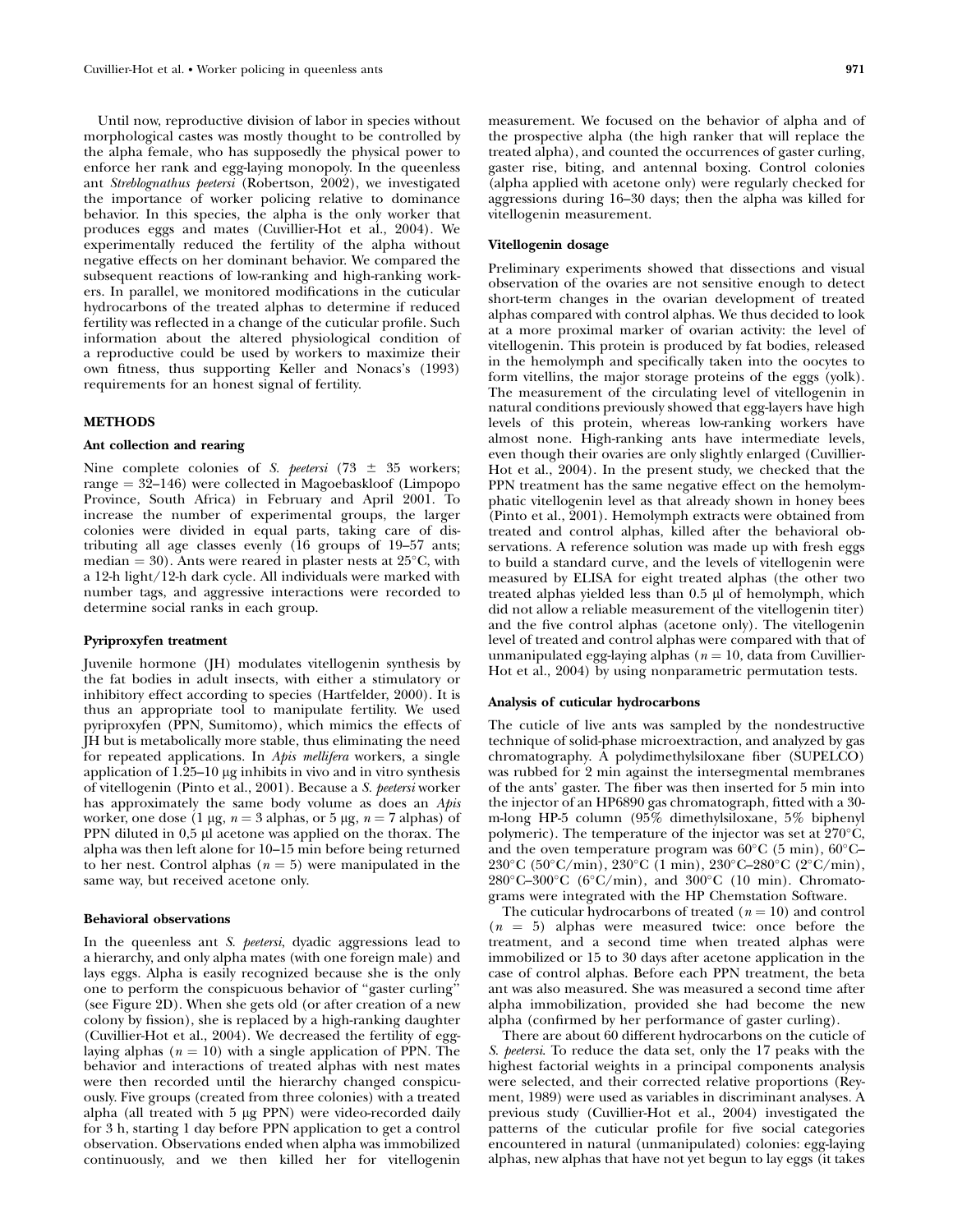

#### Figure 1

Levels of vitellogenin in the hemolymph of treated alphas (+PPN,  $n = 8$ ) and control alphas (control,  $n = 5$ ) compared with that in unmanipulated egg-laying alphas (Unmanip. egg-layers,  $n = 10$ ). Arbitrary units refer to a standard solution made up of fresh eggs of S. peetersi. Bars give the median value for each group. Asterisk indicates a significant difference relative to unmanipulated alphas (nonparametric permutation test).

about 4 weeks for a new alpha's ovaries to become sufficiently developed for oviposition), high-ranking ants, foragers (old sterile ants that collect food outside the nest), and callow ants less than 4 days old. This discriminant analysis was used as a framework to detect changes in the cuticular signature owing to the PPN treatment: we used its predictive function to position the cuticular profiles of treated alphas, prospective alphas, and control alphas on the graph.

#### RESULTS

# Physiological effect of PPN treatment

We verified that the treated alphas' ability to produce eggs had been affected (Figure 1): they exhibited reduced levels of vitellogenin in their hemolymph, relative to that of unmanipulated egg-laying alphas (permutation test:  $p = .03$ ). Applying either 1 or 5 µg PPN made no difference to vitellogenin levels, and they were treated as one in the analysis. Control alphas, applied with acetone only, had similar levels to that of unmanipulated egg-layers studied previously (permutation test:  $p = .3$ ).

# Social effect of PPN treatment

All treated alphas were replaced by a high ranker; the prospective alpha was beta in five of 10 groups, gamma in three of 10. Replacement occurred 2–33 days after PPN application (median  $= 11.5$  days). This time range highlights the physiological nature of the induced effect: if PPN had chemically interacted with cuticular compounds, there would have been an immediate response from the workers, which is not the case here. Detailed behavioral data on five groups reveal that the treated alpha remained aggressive until the last day (Figure 2A). In particular, she performed many gaster rises (Figure 2E; characteristic of all high-rankers) and gaster curlings (Figure 2D, characteristic of alpha only), many of which were directed at the prospective alpha (data not shown). Nevertheless, in all 10 colonies, several low-ranking workers eventually immobilized the treated alpha. On that day, the prospective alpha was always observed to perform gaster curling (Figure 2B). On previous days, the prospective

alpha had attacked (antennal boxing and biting) many ants (Figure 2B) but rarely the treated alpha (Figure 2C). In contrast, one or a few days before being immobilized, the treated alpha received unusually frequent aggressions from low-ranking workers (antennal boxing and biting) (Figure 2C). Note that in the natural situation, the alpha is never the target of any aggression (Cuvillier-Hot et al., 2004).

Neither immobilization nor increased aggression occurred in the colonies with a control alpha. We checked that PPN has a similar effect to JH III by applying several doses of 2.5 µg of this hormone diluted in acetone on another three alphas. These were eventually immobilized as well.

## PPN effect on the cuticular profile

The cuticular hydrocarbons of the different actors of these conflicts changed predictably: the profile of treated alphas shifted toward that typical of sterile workers (Figure 3A), whereas the profile of prospective alphas became more similar to that of fertile individuals (Figure 3B, profiles shifted along an ''axis of fertility,'' which represents the expected change in the profile of a beta ant when she reaches the alpha rank and then begins to lay eggs). The profile of control alphas also followed the axis of fertility (except for one outlier) (Figure 3C), which is expected because their ovaries become more developed with time. The cuticular hydrocarbon profiles thus reflected the internal physiological changes of each category.

# DISCUSSION

Our results show that in queenless ants, JH represses ovarian activity and does not influence dominance behavior. This is confirmed by the low JH level detected in gamergates of another queenless ant (Diacamma pallidum: Sommer et al., 1993). In contrast, in primitively eusocial bees and wasps, JH stimulates ovarian development and promotes behavioral dominance (see Agrahari and Gadagkar, 2003; Bloch et al., 2000). It seems that the loss of the queen caste, which is a derived event in ants, induced a change in JH function. Accordingly, similar social organizations of various social insects can be achieved by opposite roles of the same hormone.

The induced decrease of an alpha's fertility always led to her ejection from the top rank. This was preceded by an increase in antagonistic interactions in each group, the prospective alpha quickly becoming aggressive and the treated alpha later becoming the target of frequent attacks by low-rankers. This suggests that these workers detected a change in the treated alpha's odor. The prospective alpha attacked many nest mates but rarely the treated alpha, who

 $\rightarrow$ 

#### Figure 2

Dominance behaviors in five observation groups with a treated alpha. Different categories are presented separately: behaviors performed by treated alphas (A), behaviors performed by the prospective alphas (B), and aggressive acts received by treated alphas (C). The treated alphas considered here were replaced 4–20 days after PPN application. Day 0 corresponds to a control observation made the day before treatment; PPN application was made on day  $1.$  AB+B indicates antennal boxing  $+$  biting; GC+GR, gaster curling (see D) + gaster rise (E); P.  $\alpha$ , aggressive acts performed by the prospective alpha; others, aggressive acts performed by workers other than the prospective alpha. In group 5, alpha was the original gamergate (i.e., fertility above average) and received two doses of PPN. The increase in aggressions by alpha on day 1 is an artifact of our manipulation of alpha, as indicated by the colonies with a control alpha (data not shown).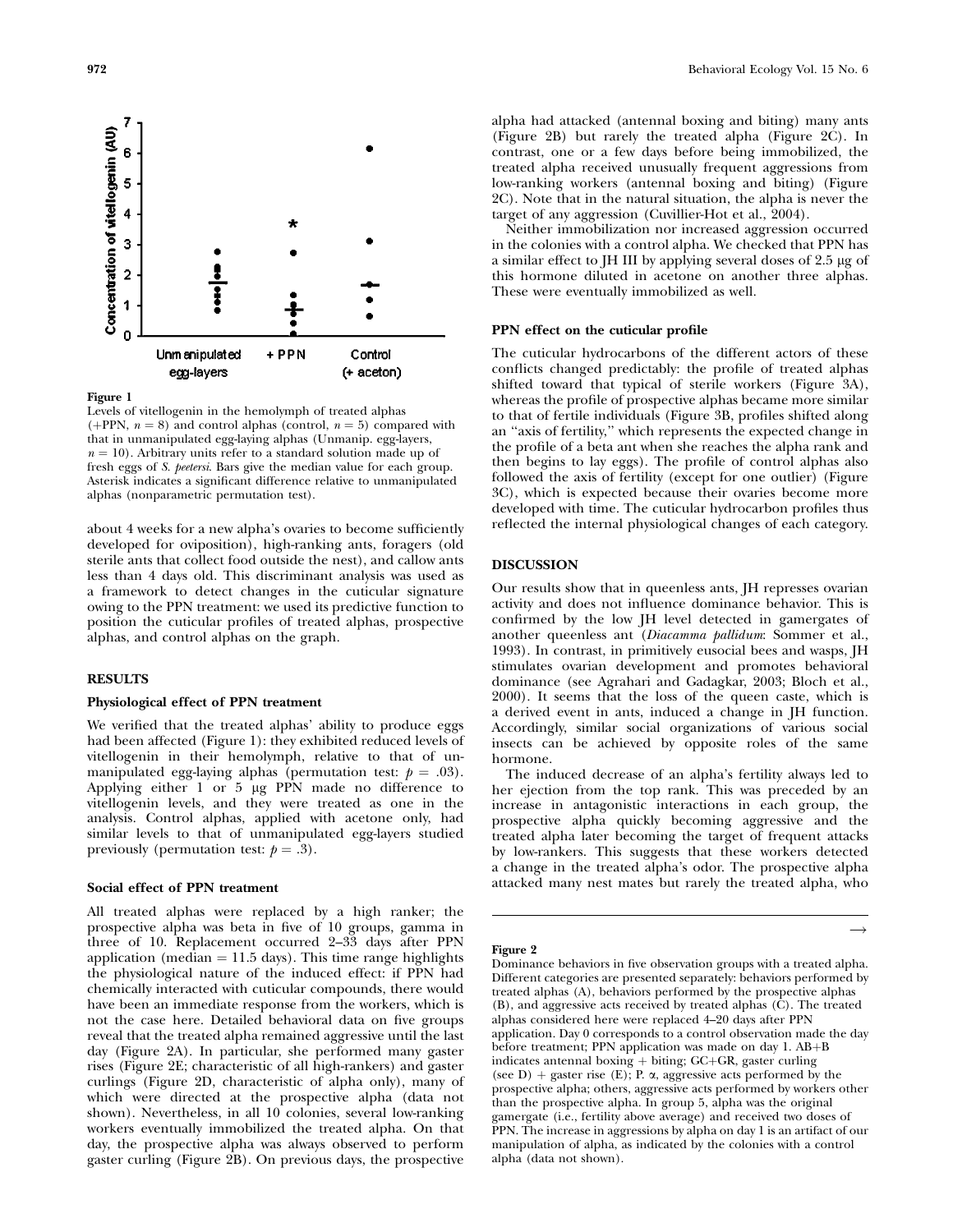

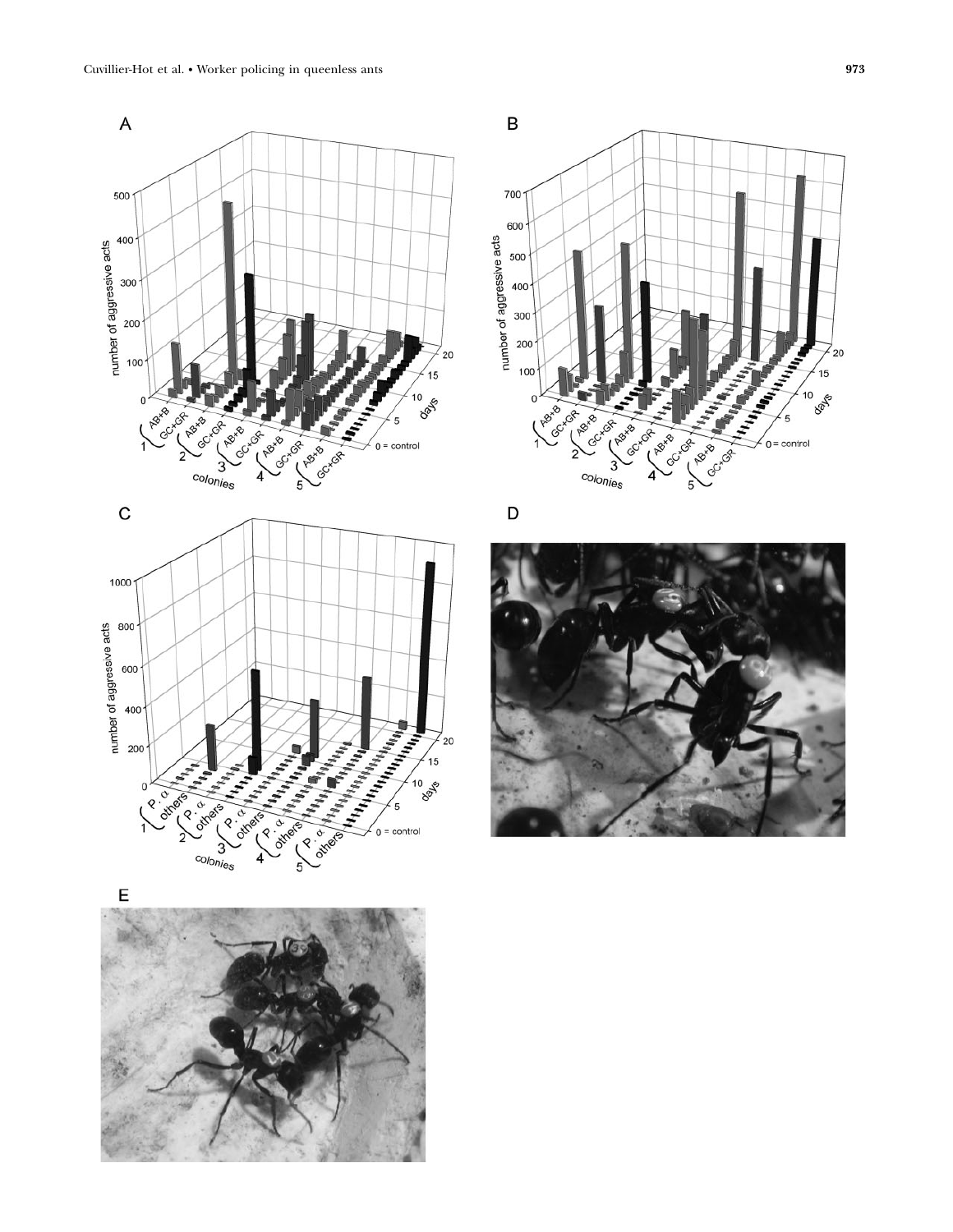

# Figure 3

Chemical modifications of the cuticular hydrocarbons of alphas treated with PPN  $(n = 10)$  (A), prospective alphas in colonies with a treated alpha  $(n = 5)$  (B), control alphas  $(n = 5)$  (C). Open symbols refer to the measures before treatment; solid symbols refer to the measures after immobilization of the treated alpha (A, B), or 15 to 30 days after acetone application on control alphas (C). Arrows connect the two consecutive measures for each individual ants. Data about treated alphas, prospective alphas, and control alphas are positioned on the graphs by using the predictive function of a discriminant analysis done with the following five social categories, indicated by their centroids (crosses): egg-laying alphas (EL alpha;  $n = 26$ ), new alphas that have not yet begun to lay eggs (NL alpha;  $n = 17$ ), high-ranking ants (HR;  $n = 27$ ), foragers (F;  $n = 32$ ), and callow ants less than 4 days old (Cal;  $n = 28$ ). The "axis of fertility" represents the expected shift of the profile of a beta ant when she reaches the alpha rank and then begins to lay eggs.

remained aggressive toward her. Our cuticular hydrocarbons data reveal that oogenesis had begun in the prospective alpha, because her profile had become similar to that of established alphas by the time each immobilization occurred (Figure 3B). The large intergroup variability in the time taken for the treated alphas to become immobilized is probably owing to different levels of fertility at the time of PPN application.

Our manipulation of alpha's fertility triggered two different forms of aggression in nontreated individuals: dominance behaviors by high-ranking workers who competed to reach the vacant first rank, and worker policing by low-ranking workers who immobilized the deficient alpha. This dual effect highlights the crucial role of low-rankers in settling reproductive conflicts in this species. They are not passive witnesses of the hierarchy struggles among high-rankers but have the power to favor whichever contender will be more productive. For this, the fertility of nest mates needs to be monitored.

To be evolutionarily stable, worker policing has to be based on a reliable assessment of fertility. Our chemical results show that the link between fertility and cuticular hydrocarbons, documented in several ants and in a Polistes wasp (see Introduction), goes beyond a simple correlation. The profile of the alphas with experimentally reduced fertility shifted and became more similar to that of infertile workers (Figure 3A); this change is likely to be detectable by nest mates. Lowranking workers can rely on this information about fertility to

cooperate with a related egg-layer and prevent her overthrow as long as she is sufficiently productive. High-ranking workers can also use this fertility signal to detect the first signs of an aging gamergate's decline. The same signal is thus involved in two natural contexts: untimely challenges for the alpha position, and senescence of a gamergate. The cuticular hydrocarbons correspond to an honest signal as postulated by Keller and Nonacs (1993): they provide information that recipients can use to their own advantage, and they do not have an inhibitory function because physical actions are needed to enforce the sterility of high-rankers.

Our results also show that dominance behavior is ineffective relative to a collective behavior such as worker policing. Treated alphas continued to be aggressive, but this did not prevent their immobilization and replacement. This emphasizes that physical dominance is not the major regulatory force even in small insect societies, such as those of S. peetersi. For most of the time, it is policing by infertile workers that enforces reproductive stability, whereas the role of dominance interactions is restricted to the very short period of social instability that accompanies a replacement (also colony fission, when a new reproductive is needed). Indeed, the selection of the future gamergate does rely on aggressive encounters among high-ranking individuals (Cuvillier-Hot et al., 2004). This suggests that reproductive regulation based on worker policing only may not be stable: physical dominance is